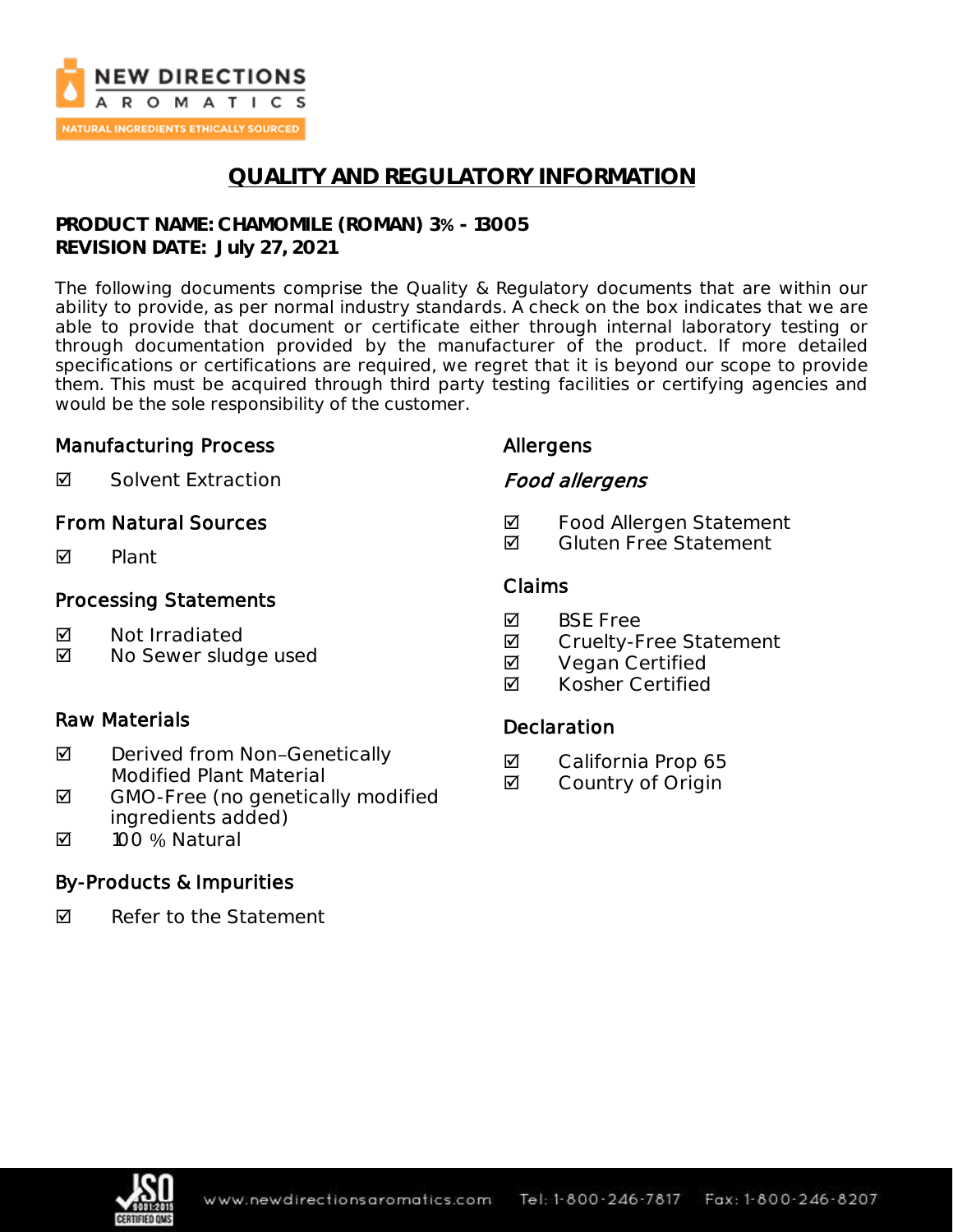

# **NON-IRRADIATION STATEMENT**

### **PRODUCT NAME: CHAMOMILE (ROMAN) 3% - 13005**

We hereby declare that, to the best of our knowledge, this product has not been irradiated and does not contain any ingredient that has gone through any irradiation

#### Disclaimer & Caution

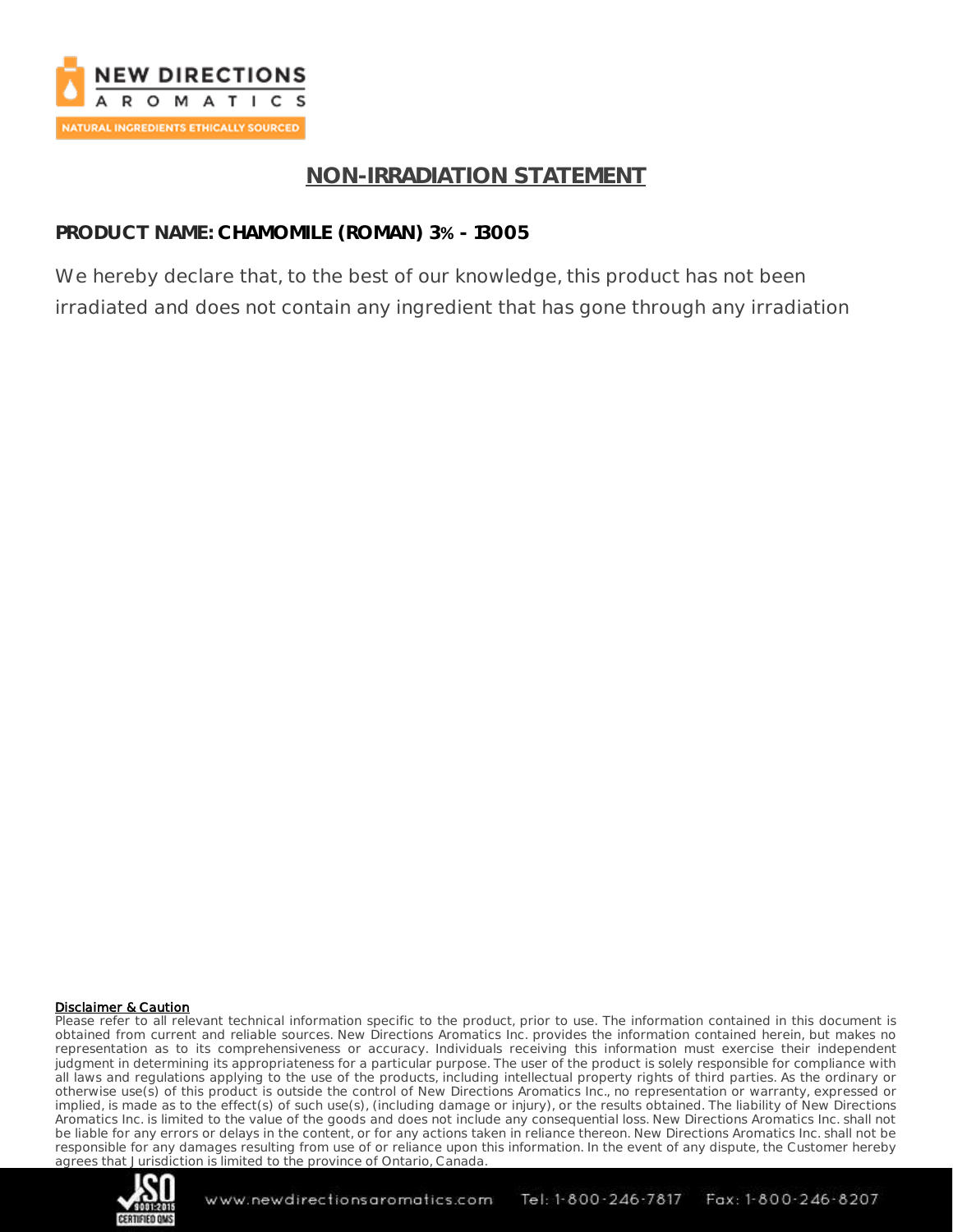

# **SEWER SLUDGE STATEMENT**

### **PRODUCT NAME: CHAMOMILE (ROMAN) 3% - 13005**

We hereby declare that, to the best of our knowledge, this product is free from, and was not processed with, sewer sludge.

#### Disclaimer & Caution

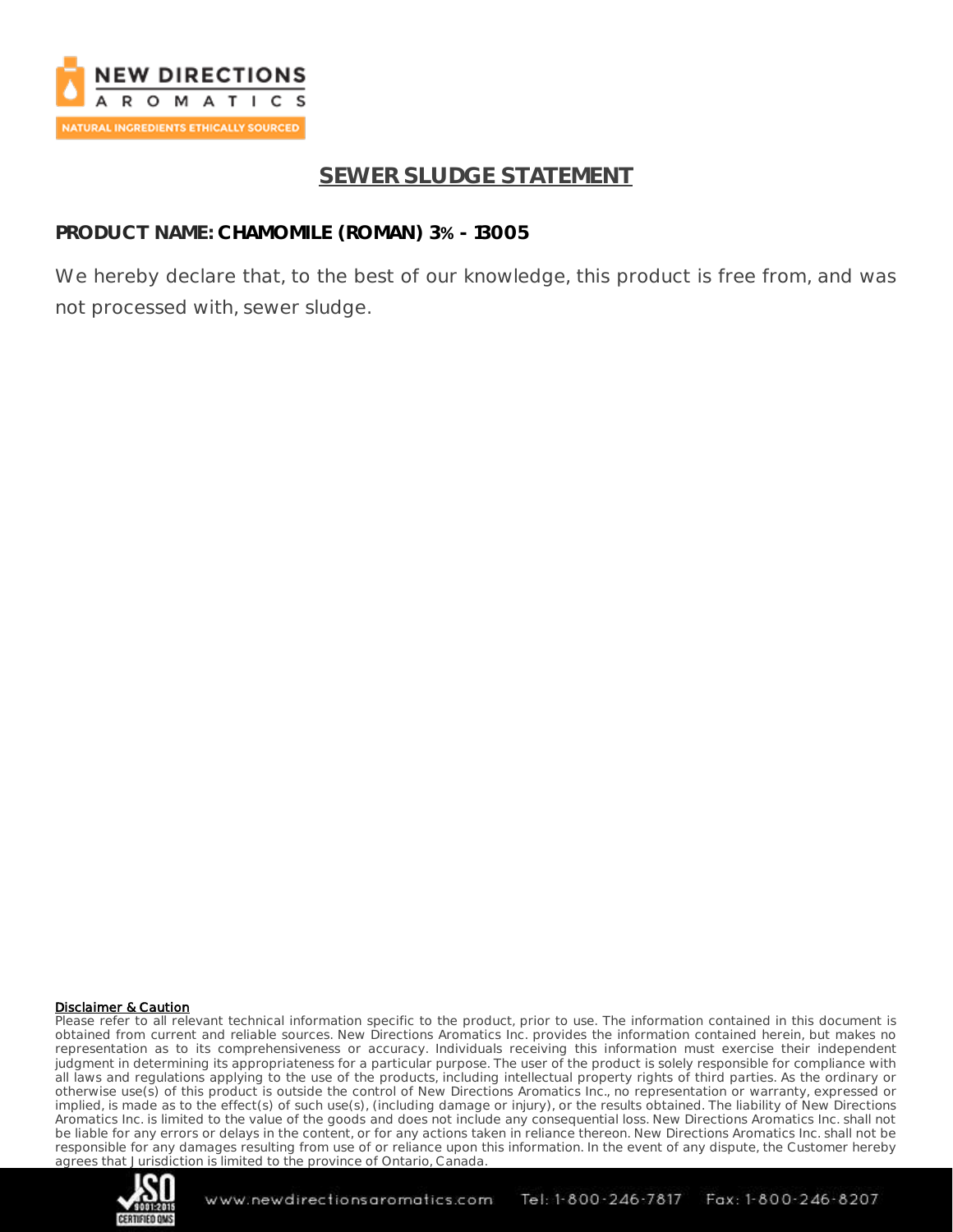

# **GMO STATEMENT**

### **PRODUCT NAME: CHAMOMILE (ROMAN) 3% - 13005**

We hereby declare that, to the best of our knowledge, this product was not produced from or with GMO plant material.

#### Disclaimer & Caution

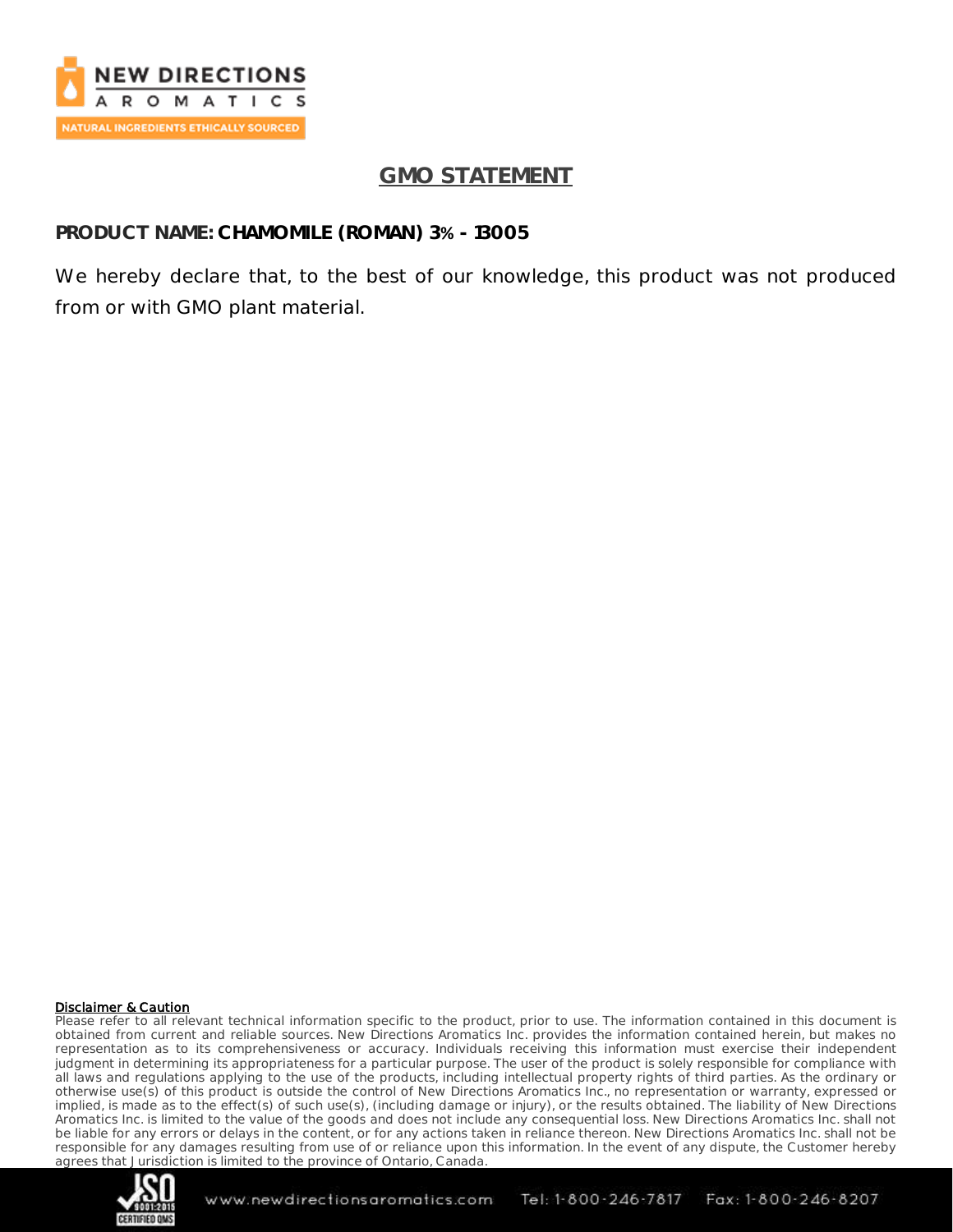

## **NATURAL STATEMENT**

### **PRODUCT NAME: CHAMOMILE (ROMAN) 3% - 13005**

We hereby declare that, to the best of our knowledge, this product is 100% natural.

#### Disclaimer & Caution

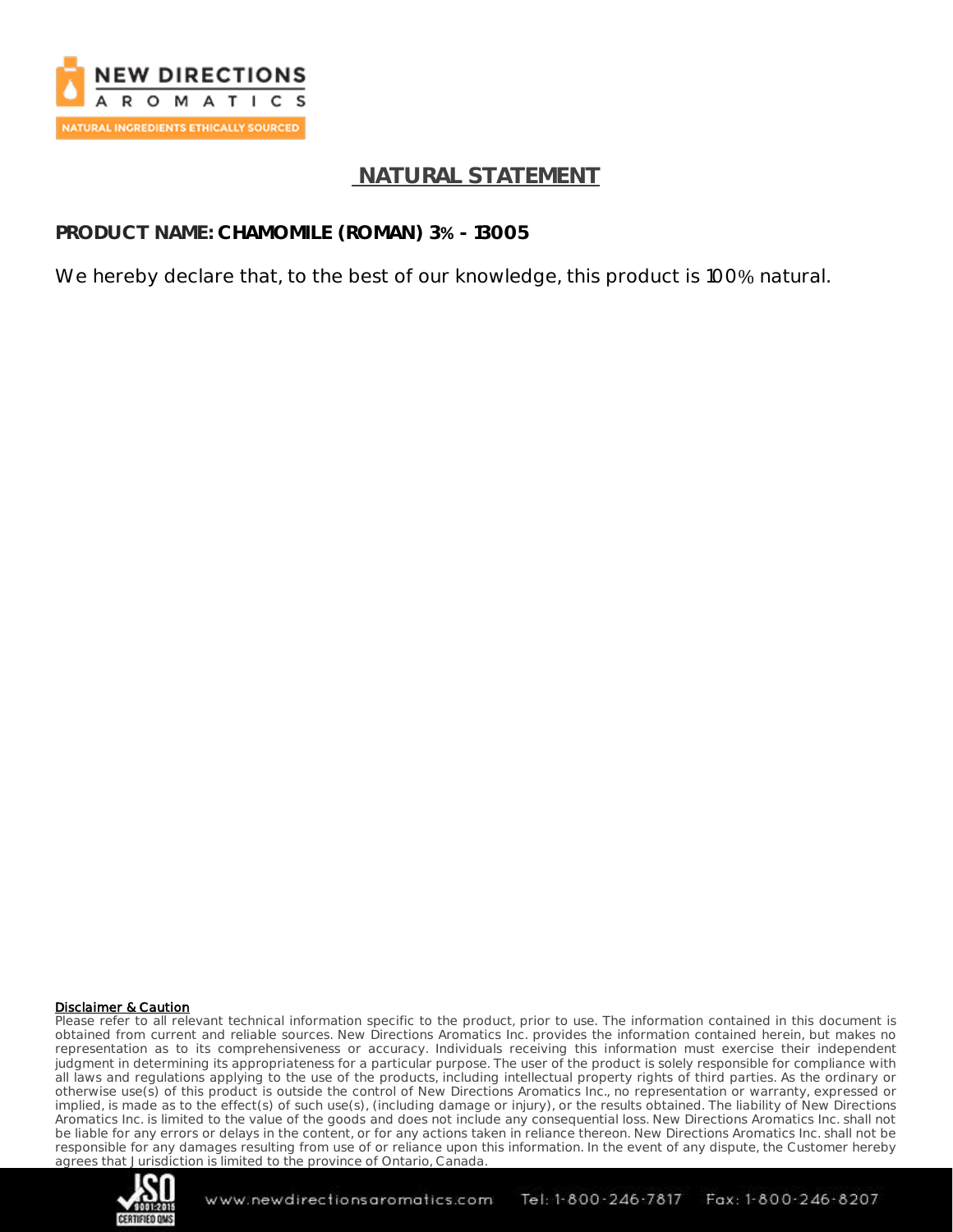

# **BY-PRODUCTS & IMPURITIES STATEMENT**

**PRODUCT NAME: CHAMOMILE (ROMAN) 3% - 13005**

We hereby declare that, to the best of our knowledge, this product does not contain any of the following by-products or/and impurities:

- Phthalates
- Parabens
- **Petrochemical**
- Nanomaterial

#### Disclaimer & Caution

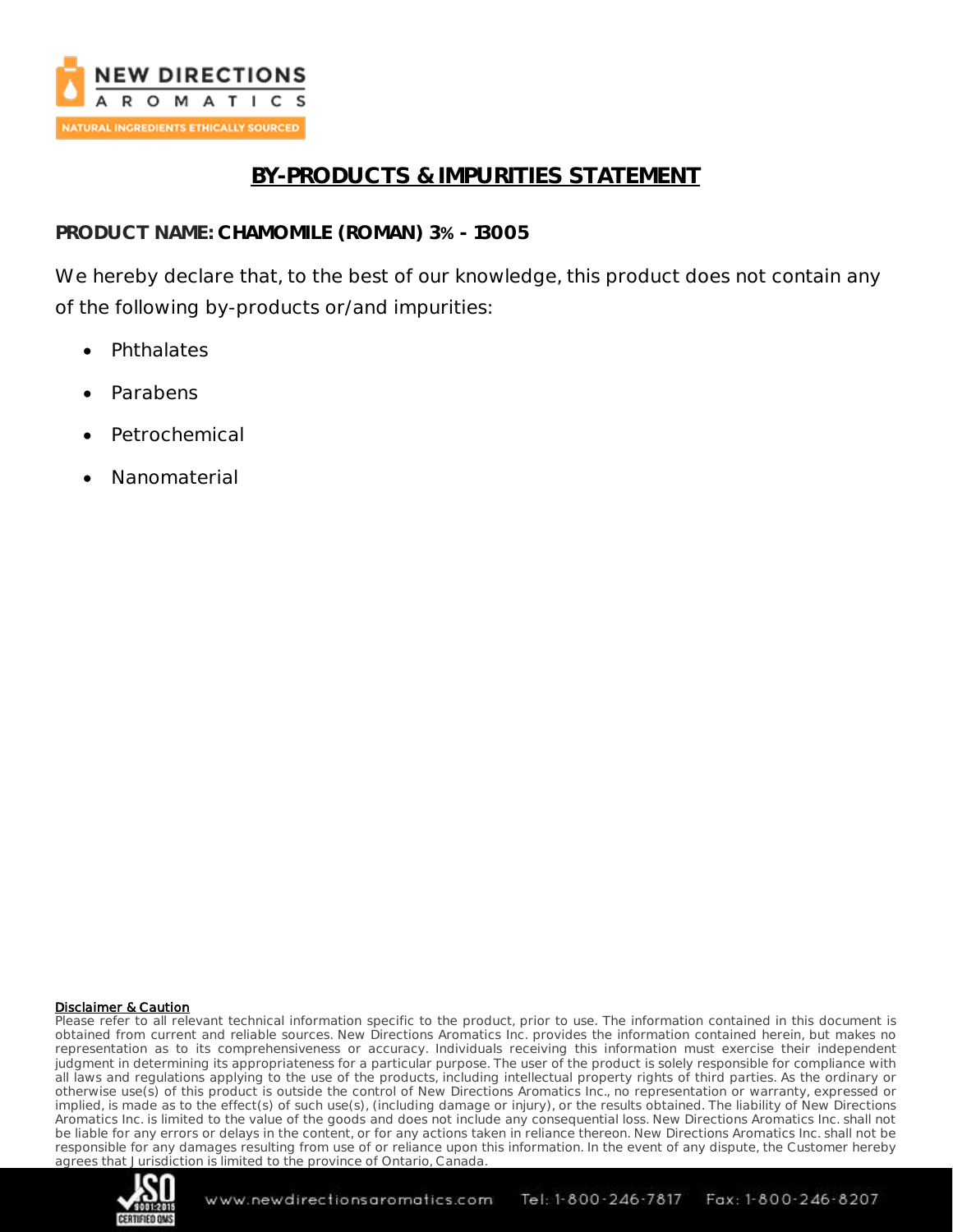

# **FOOD ALLERGEN INFORMATION**

### **PRODUCT NAME: CHAMOMILE (ROMAN) 3% - 13005**

| Component                                                                     | Present in the product |
|-------------------------------------------------------------------------------|------------------------|
| Peanuts (and/or derivatives,) e.g., protein oil                               | <b>No</b>              |
| Tree Nuts (and/or derivatives)                                                | <b>No</b>              |
| Seeds (Cottonseed, Mustard, Poppy, Sesame, Sunflower)<br>(and/or derivatives) | No                     |
| Wheat, Barley, Rye, Oats, Spelt, Kamut or their hybrids                       | <b>No</b>              |
| Gluten                                                                        | <b>No</b>              |
| Soybeans (and/or derivatives)                                                 | <b>No</b>              |
| Dairy (including lactose) or Eggs                                             | <b>No</b>              |
| Fish or their products                                                        | <b>No</b>              |
| Shellfish or their products                                                   | <b>No</b>              |
| Corn (and/or derivatives)                                                     | <b>No</b>              |
| Meat (and/or derivatives) or Bovine Material                                  | <b>No</b>              |
| Sulphites (and derivatives) (added or $\geq$ 10 ppm)                          | <b>No</b>              |

#### Disclaimer & Caution

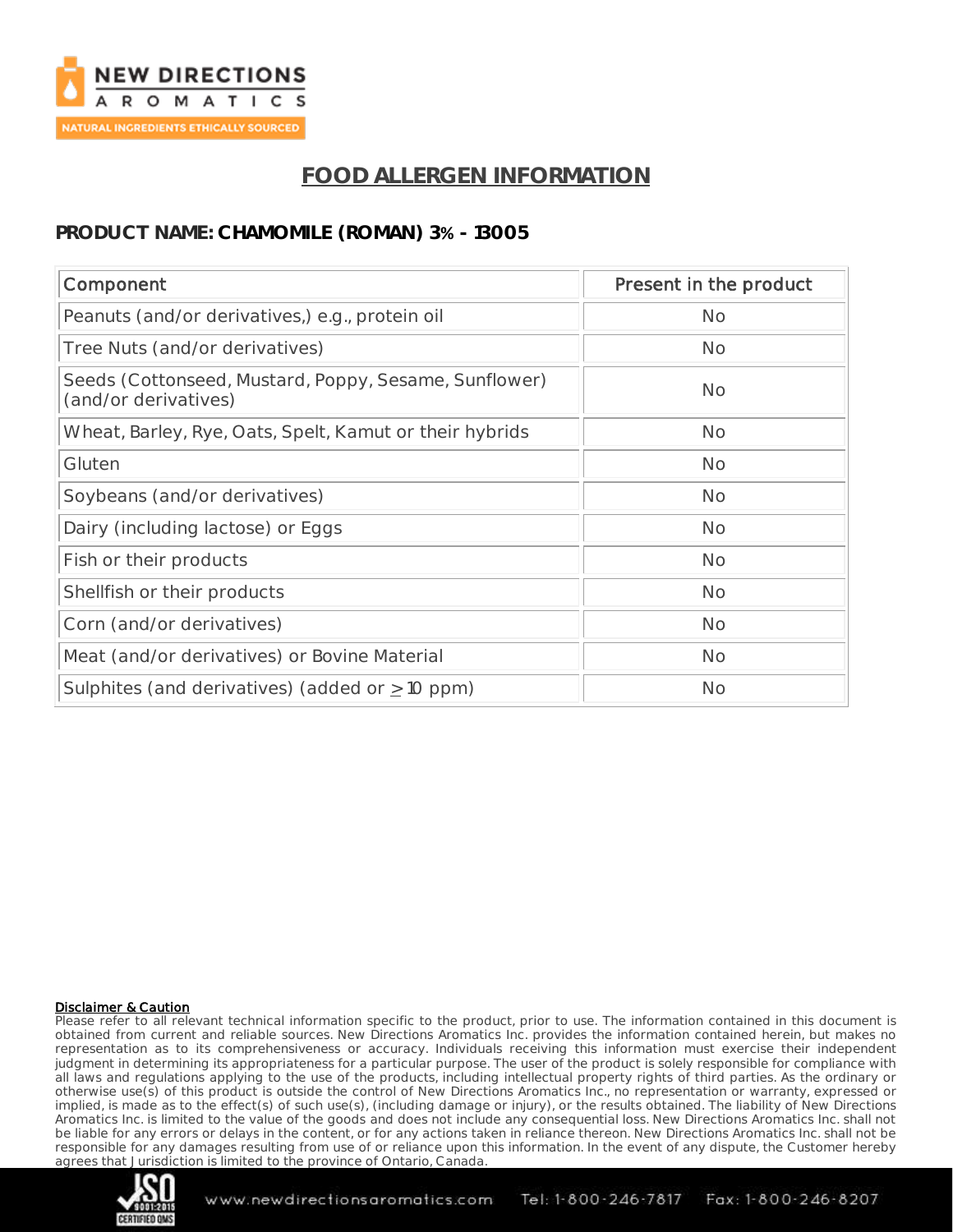

# **GLUTEN STATEMENT**

### **PRODUCT NAME: CHAMOMILE (ROMAN) 3% - 13005**

We hereby declare that, to the best of our knowledge, this product is gluten-free, nor was it manufactured with any ingredients containing gluten.

#### Disclaimer & Caution

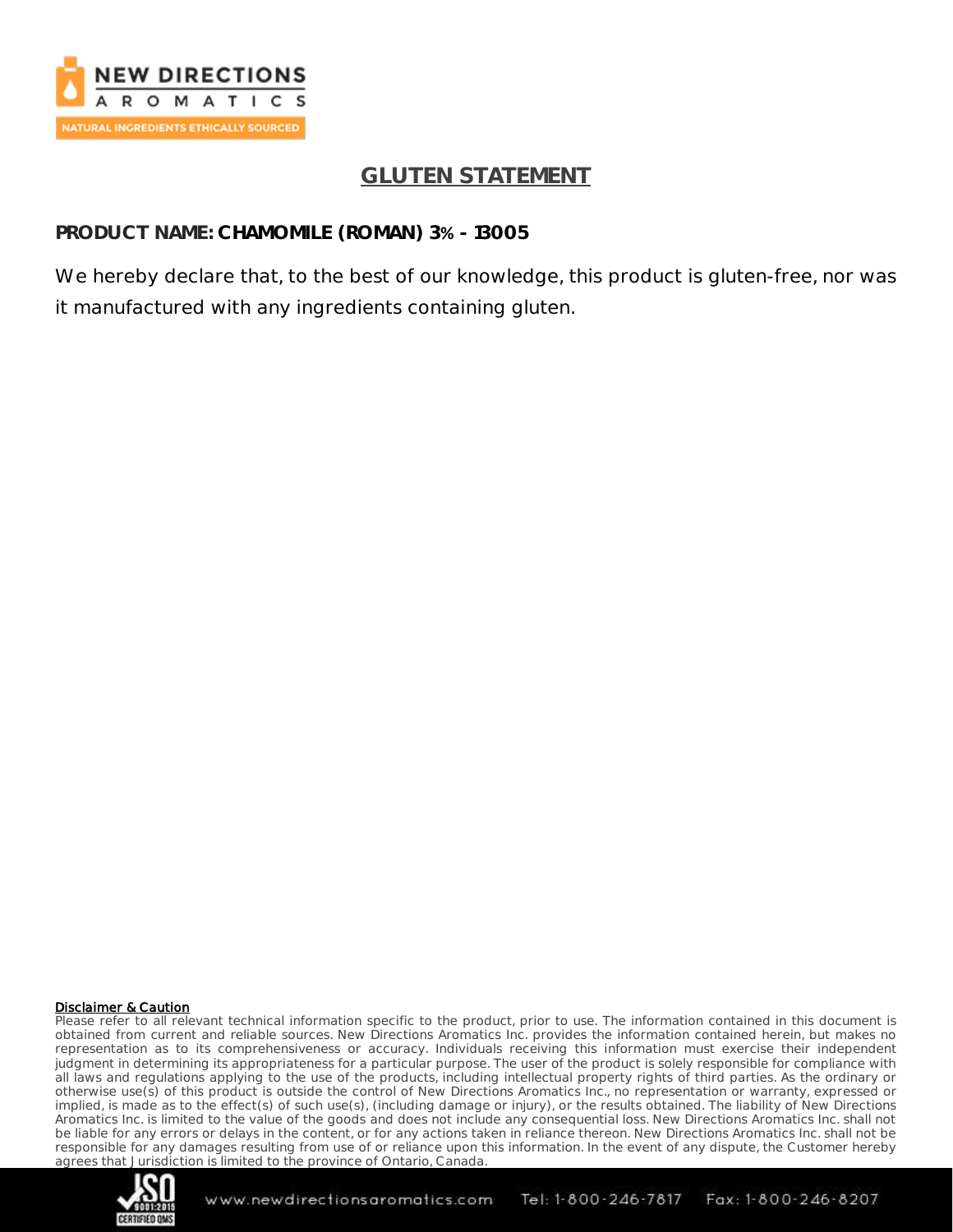

# **DECLARATION OF BOVINE/TRANSFERABALE SPONGIFORM ENCEPHALOPATHY (BSE/TSE)**

### **PRODUCT NAME: CHAMOMILE (ROMAN) 3% - 13005**

We hereby confirm that, to the best of our knowledge, this product was not made with, nor contains, any animal material or derivatives, and is free of BSE/TSE.

#### Disclaimer & Caution

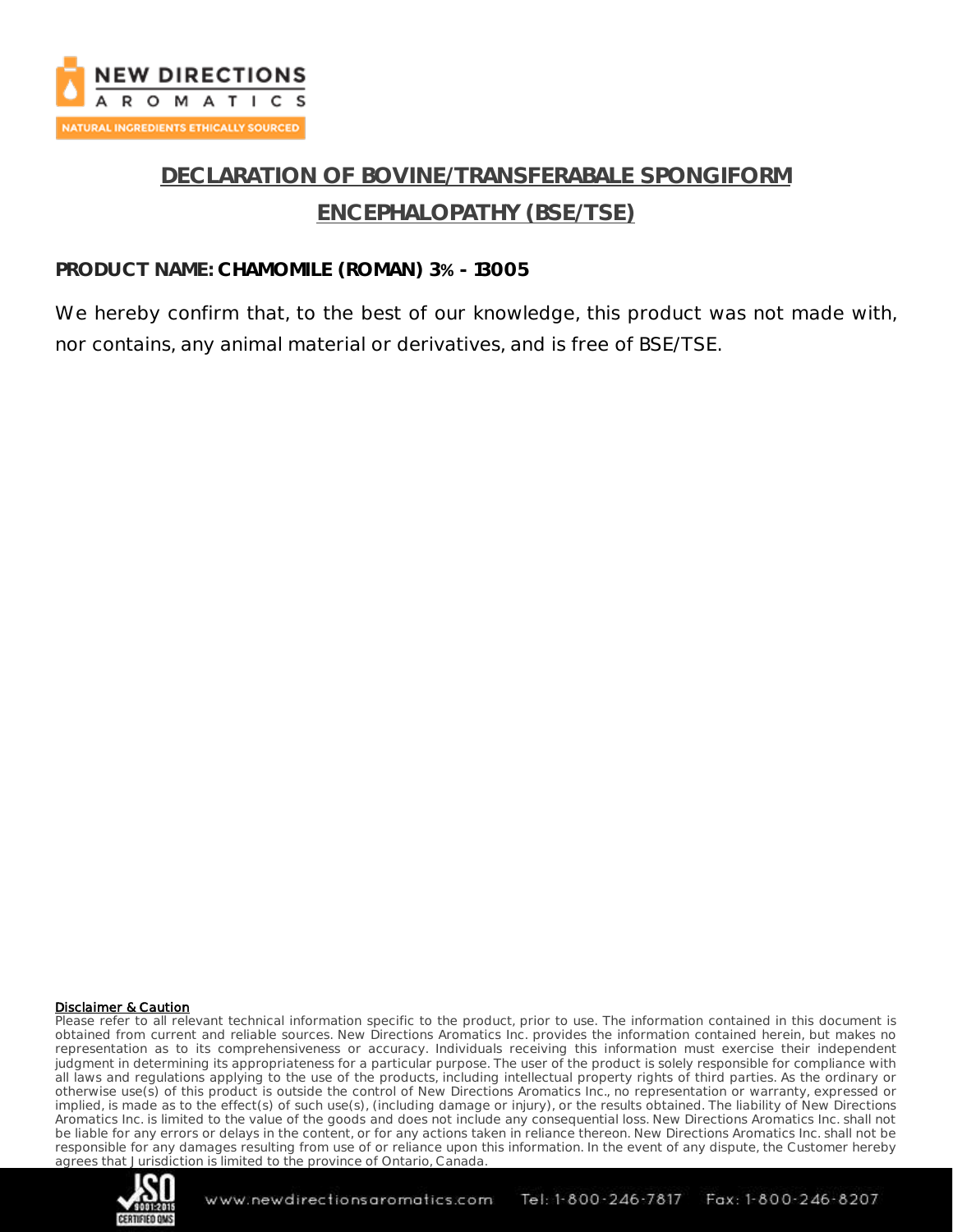

# **CRUELTY-FREE STATEMENT**

### **PRODUCT NAME: CHAMOMILE (ROMAN) 3% - 13005**

We hereby declare that, to the best of our knowledge, this product has not been tested on animals.

#### Disclaimer & Caution

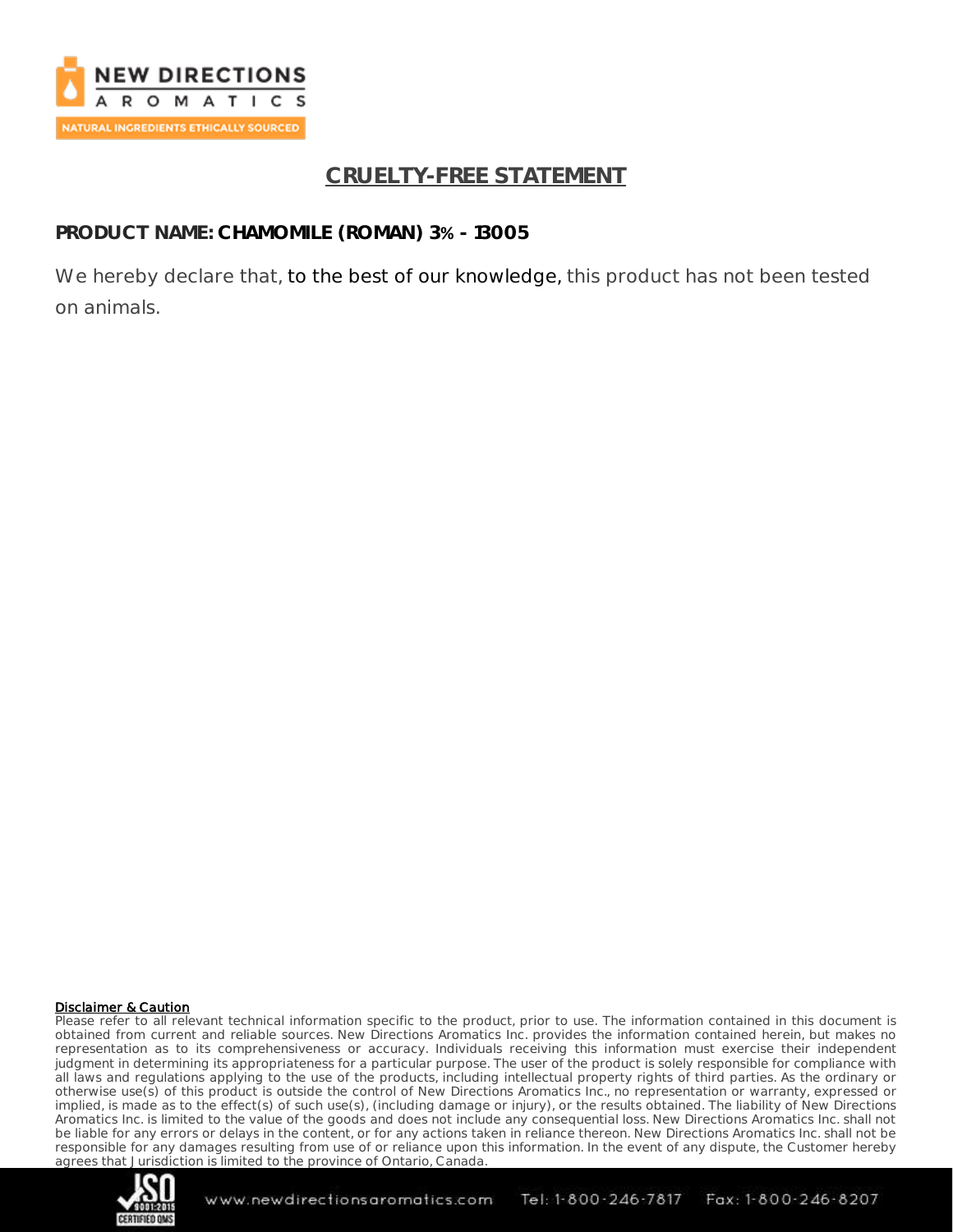

# **KOSHER STATEMENT**

**PRODUCT NAME: CHAMOMILE (ROMAN) 3% - 13005**

We hereby confirm that this product has been certified to Kosher standards.

#### Disclaimer & Caution

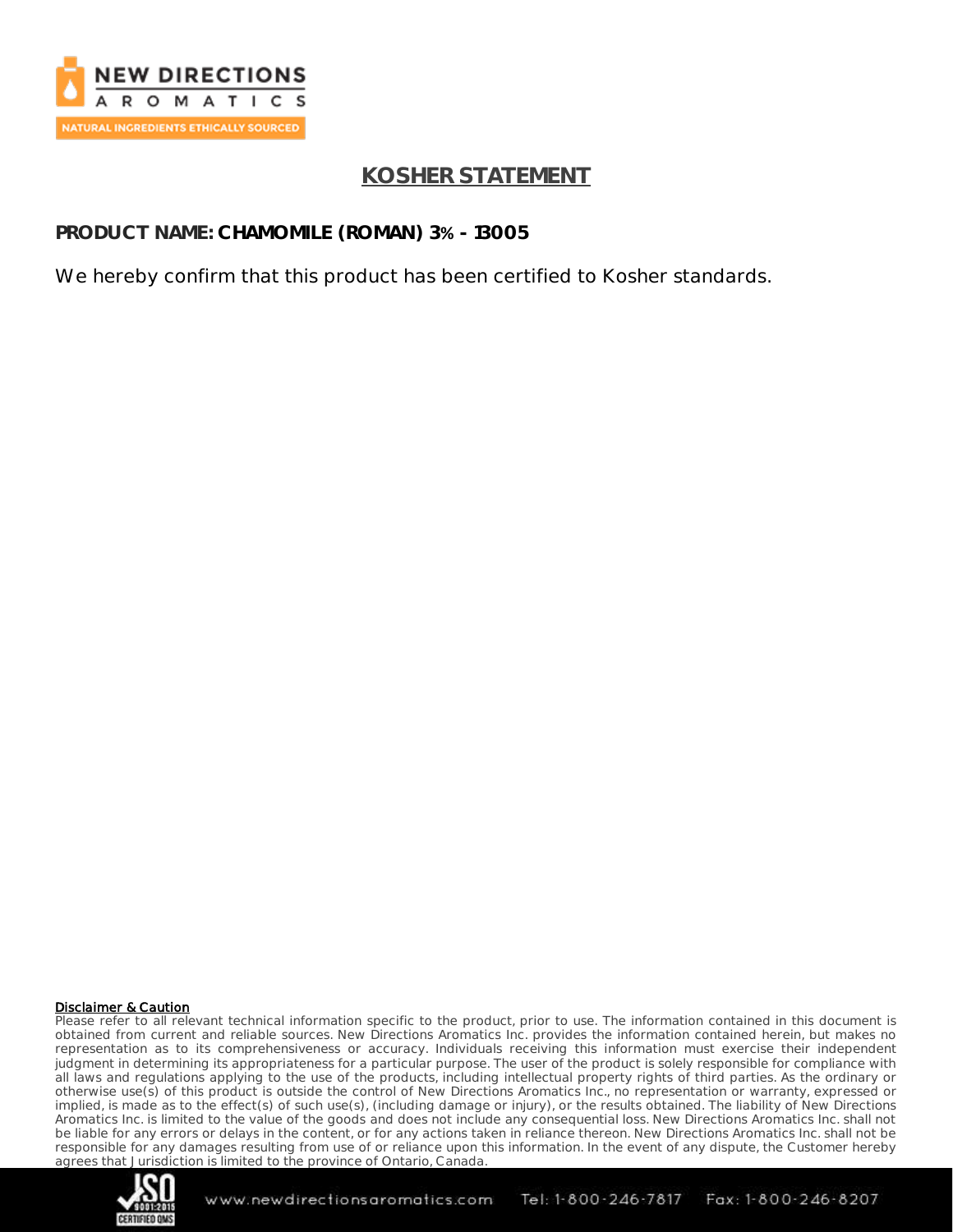

# **VEGAN STATEMENT**

**PRODUCT NAME: CHAMOMILE (ROMAN) 3% - 13005**

We hereby confirm that this product has been certified to Vegan standards.

#### Disclaimer & Caution

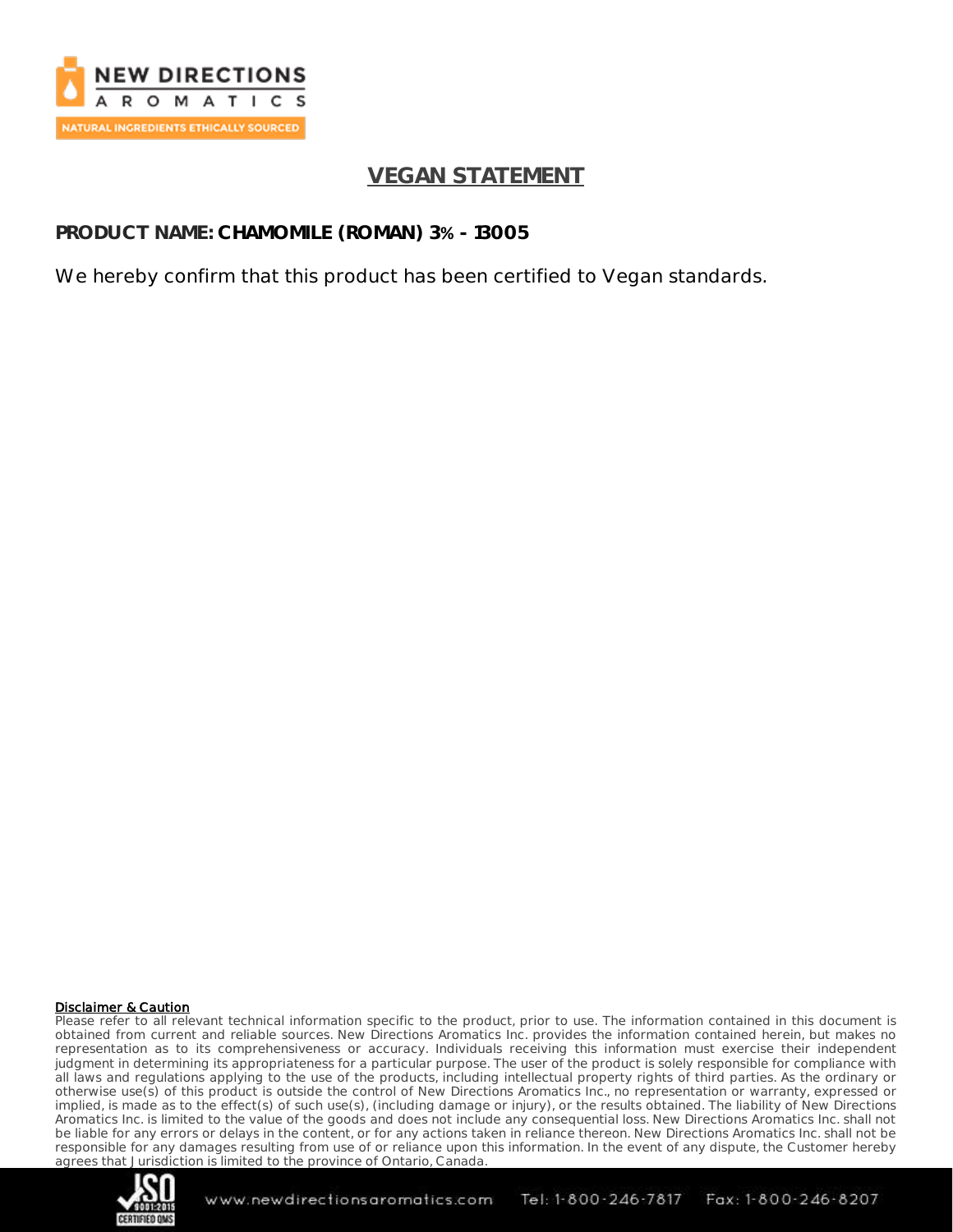

# **CALIFORNIA PROPOSITION 65 STATEMENT**

**PRODUCT NAME: CHAMOMILE (ROMAN) 3% - 13005**

**A** Warning:

• This Product can expose you to beta-Myrcene, which is known to the State of California to cause cancer. For more information go to [www.P65Warnings.ca.gov.](http://www.p65warnings.ca.gov/)

#### Disclaimer & Caution